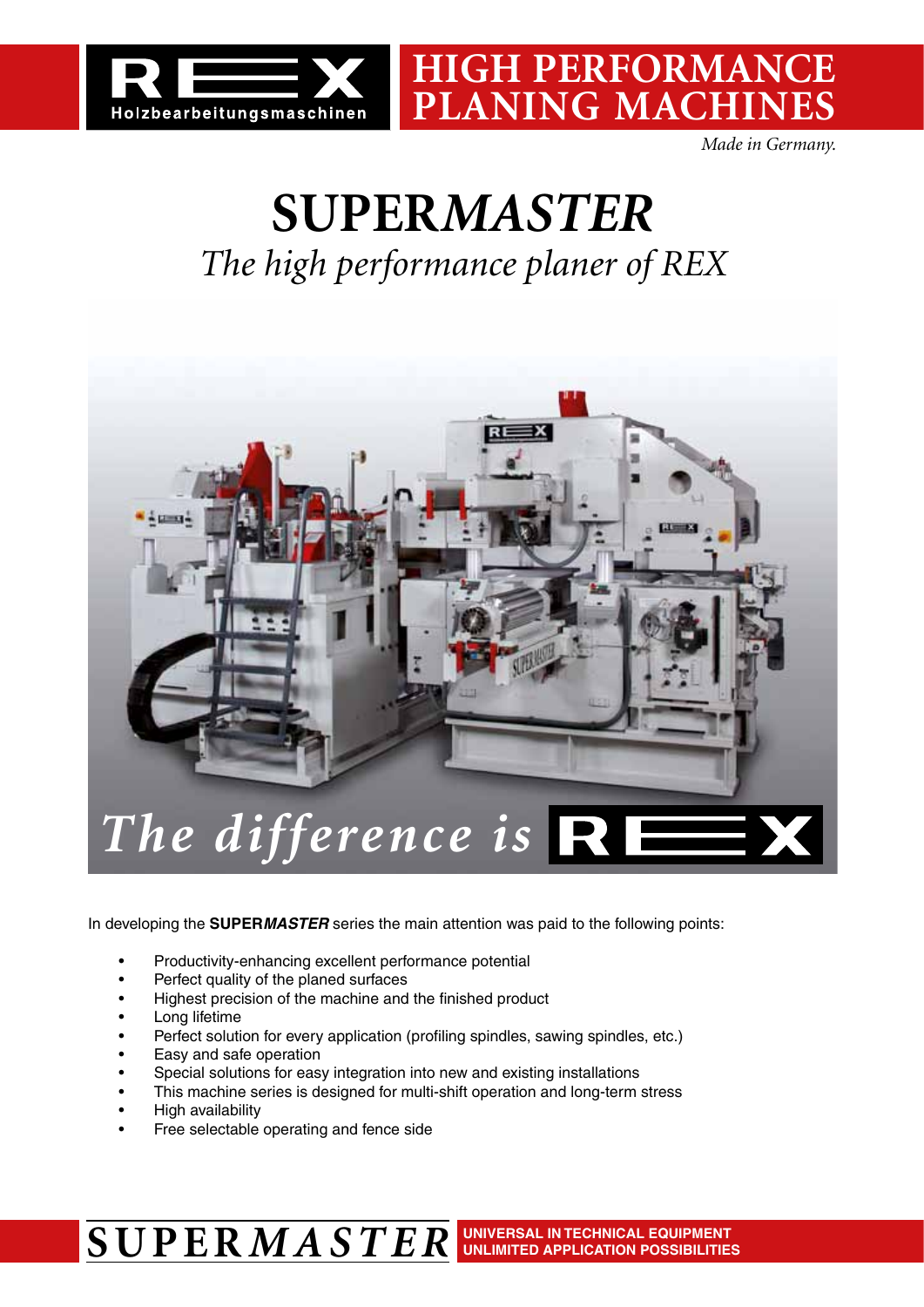

### **Hig h perfo rmanc PLANING MACHIN**



**Unlimited application possibilities**

## **HIGH PERFORMANC PLANING MACHIN**

Machines of the **SUPER***MASTER* series are the technical highlight for the production of high-quality material, whether solid structure timber (KVH), Duo / Trio Beams or glue lam (BSH). Even large cross-sections, for example gluelam can be manufactured with high speed with an unprecedented perfection.

Equipment such as REX exchange cutter blocks horizontally and vertically, Siemens S7 control, horizontal and vertical oscillation, lateral mobility of the working shafts behind the guiding fence, direct-driven working shafts and chamfering units are standard.

On request the machine can be designed with parallel movement. This ensures not only a uniform using of the complete working width but also a uniform using of the tables and pressure units by the production of smaller dimensions is ensured.



**SUPER***MASTER* 10/41 -WW- for the production of high quality KVH, Duo/Trio Lam, BSH and profiling boards with high speed. Machine shown with profiling and sawing spindles. **Horizontal profiling and sawing** 



### **spindles top and bottom**

The profiling spindles can be used for profiling and sawing works from top and bottom. Length between 310 mm and 630 mm are possible The vertical and horizontal adjustment can be done manuell or by the Siemens Step 7 control

## $\textbf{SUPER}$  *MASTER* UNIVERSAL INTEGHNICAL EQUIPMENT SERIES SERIES SERIES SERIES SUPERMASTER

#### **Chamfering unit**

Separately driven chamfering units gives the work pieces a perfect chamfer or rounding.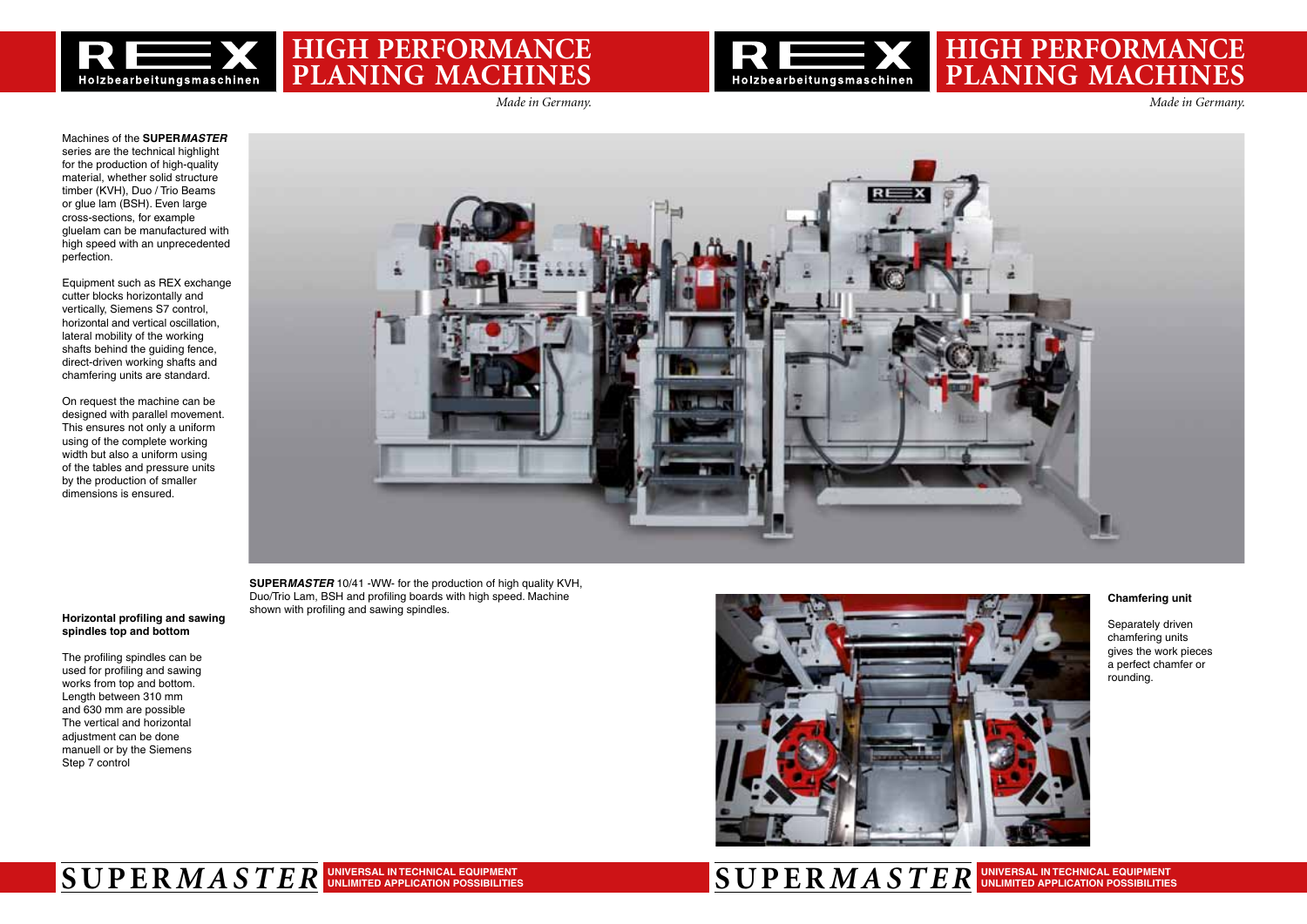### **High performance PLANING MACHIN**



### **High performance PLANING MACHIN**



### **SUPER***MASTER* **SUPER***MASTER* **Universal in technical equipment Unlimited application possibilities**

#### **Universal in technical equipment Unlimited application possibilities**

Machines of the **SUPER***MASTER* series are also used in the production of CLT and are also in this production range technically and qualitatively unique.

The variety of equipment makes it possible to adapted the machine perfectly to the needs of your plant.

Spindle assembly, spindle number and different tool systems are just a few examples of the many possibilities.

#### **Second vertical unit for planning and profiling**

- • Tool diam. Up to 340mm
- Profiling depth up to 60 mm
- Possibility to move the vertical units for tool changing and adjusting works completely out of the machine. Throughout this a fast and easy setting of the tools is possible.



**SUPER***MASTER* 10/86 -WWfor the production of high quality KVH, Duo/Trio Lam, BSH and profiling boards with high speed. Machine shown with 2nd vertical planning and profiling unit.



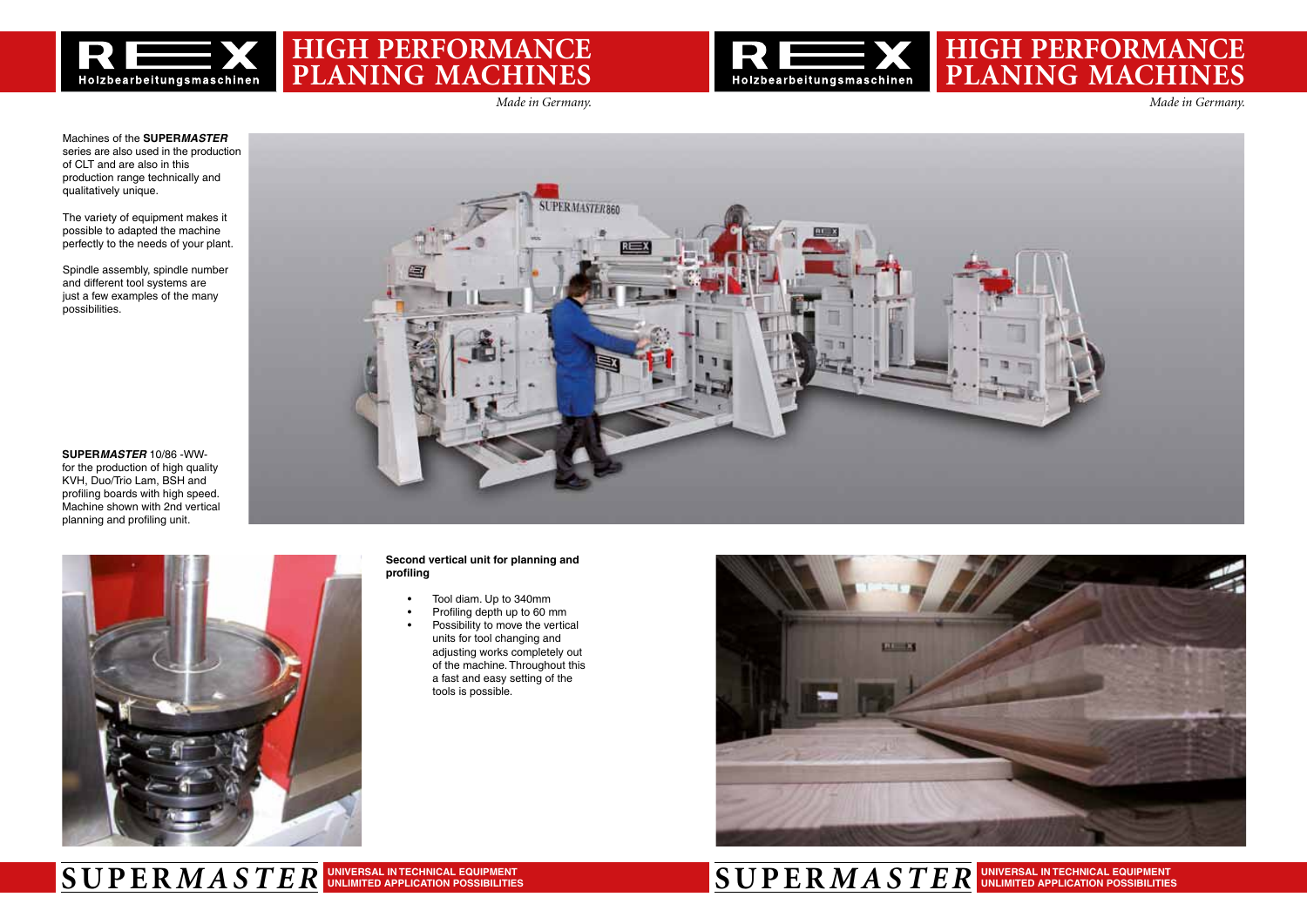### **High performance PLANING MACHIN**





### **High performance PLANING MACHIN**



### **SUPER***MASTER* **SUPER***MASTER* **Universal in technical equipment Unlimited application possibilities**

#### **Universal in technical equipment Unlimited application possibilities**

#### **Oszillation to the working shafts**

Working shafts are direct driven and the turning speed can be adjusted after your needs.

- Horizontal oszillation about 50 mm
- Tool diam. from 220 mm up to 250 mm adiustable
- Remote controlled jointers
- Reducing of the down times by easy and fast tool change



The flexibility of **REX** and **SUPER***MASTER* series can be particularly well illustrate on the machine shown here. A special design starts from the engineering up to the control of the machine. The diversity of control makes it possible to adapt the machine perfectly not only meet the needs of your plant but also allows it to meet your individual wishes.

### **Lifting spindles**

The **REX** lifting spindles are unique in planning and profiling machines. Them allow you to abolish the changing times of tools. Simply clamp several tools over each other and now you can use the REX Comfort control for selecting the profile you would like to produce. The rest will be done by the machine. It positions the tool in the height, in width, in the circle and selects the correct cutting speed. Everything you need to do is bring the work piece to the machine.

**SUPER***MASTER* 8/110 -WW- for the production of high quality KVH, Duo/Trio Lam, BSH and profiling boards with high speed. Machine shown with 2nd and 3rd

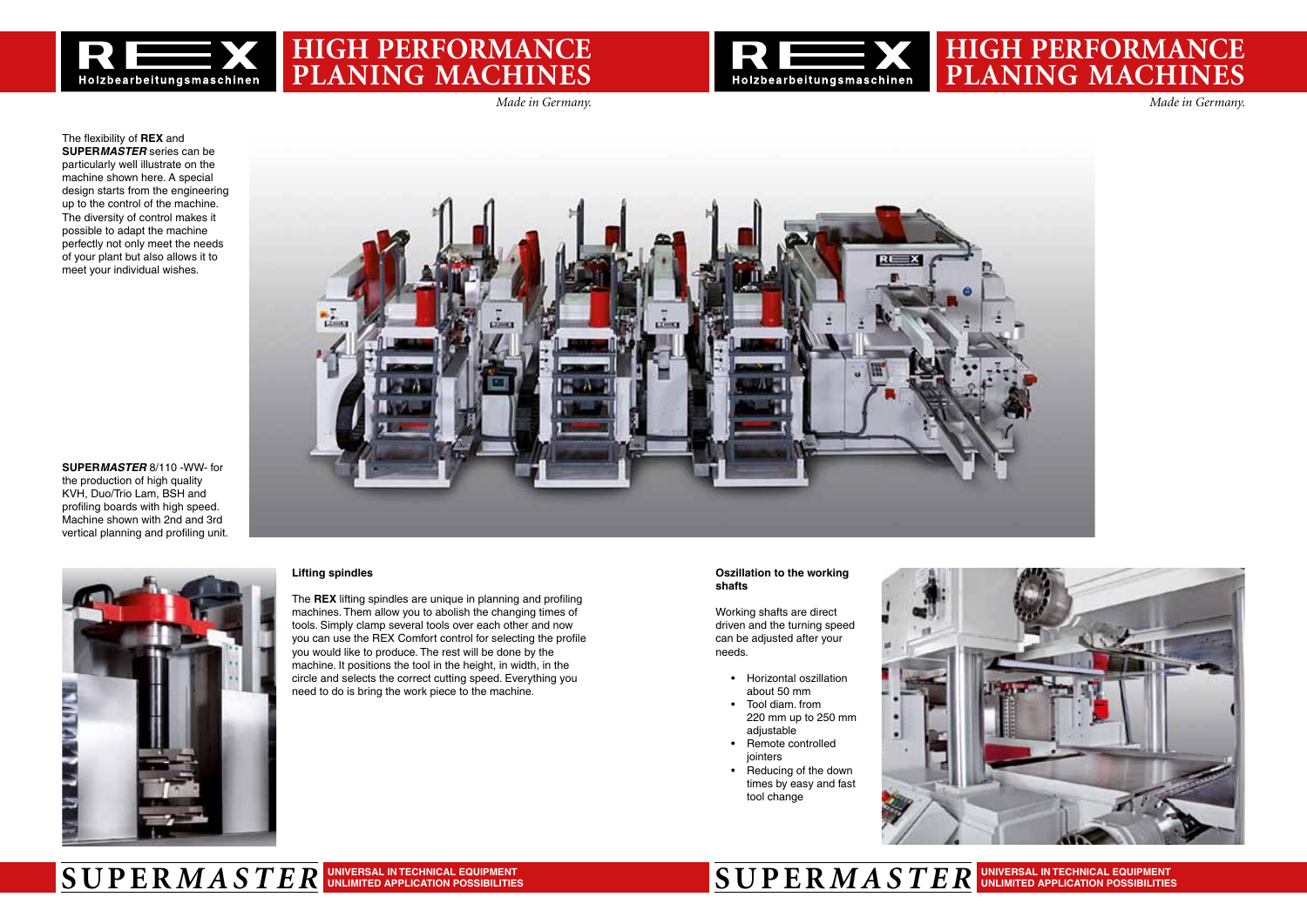



## **High performance PLANING MACHIN**

**High performance**

**planing machines**

### **SUPER***MASTER* **SUPER***MASTER* **Universal in technical equipment Unlimited application possibilities**

# **SUPER***MASTER* **-WW-**

The advantage of the exchangeable cutter blocks, no matter if horizontal or vertical, is not only the fast tool change. More importuned is the outstanding surface result you get from this tool system. This is because the planning tool will never be separated from the bearings.

The lower and upper horizontal exchangeable cutter blocks are direct driven. This means without a belt. For tool changing the can be pulled out of the machine easily. The cutter blocks will be changed together with the bearing houses. Changing devices ensure an easy changing even with large tools. The horizontal exchangeable cutter blocks are equipped on both sides with a pully so ever block can be used

Furthermore the bearing houses are the same in the machine then on the **REX** round running precision grinding machine SWK. By this an absolutely minimum of tolerances can be ensured.

The best machine is only as good as the tool that is used. Only with a perfect tool you can get a perfect surface of a planed work piece. Because of this we offer our own tool system, the exchangeable cutter blocks to you.



#### **Horizontal exchangeable cutter blocks**

above and below.





#### **Vertical exchangeable cutter blocks**

The right and left vertical exchangeable cutter block will be changed complete incl. the bearing houses.

For the perfect planning result these spindles are also driven directly. No belt drive can have influence on the planning result.

No belt drive can destroy the bearings. The perfect planning result be even become better by the adjustable turning speed of these shafts. A perfect solution.

But not enough. The vertical exchangeable cutter blocks are equipped with oszillation. Again **REX** knows what is needed in the market:

- Oszillation of about 250 mm
- Tool diam, up to 340 mm
- Remote controlled jointing devices
- Reducing of the tool changing time because it is easy.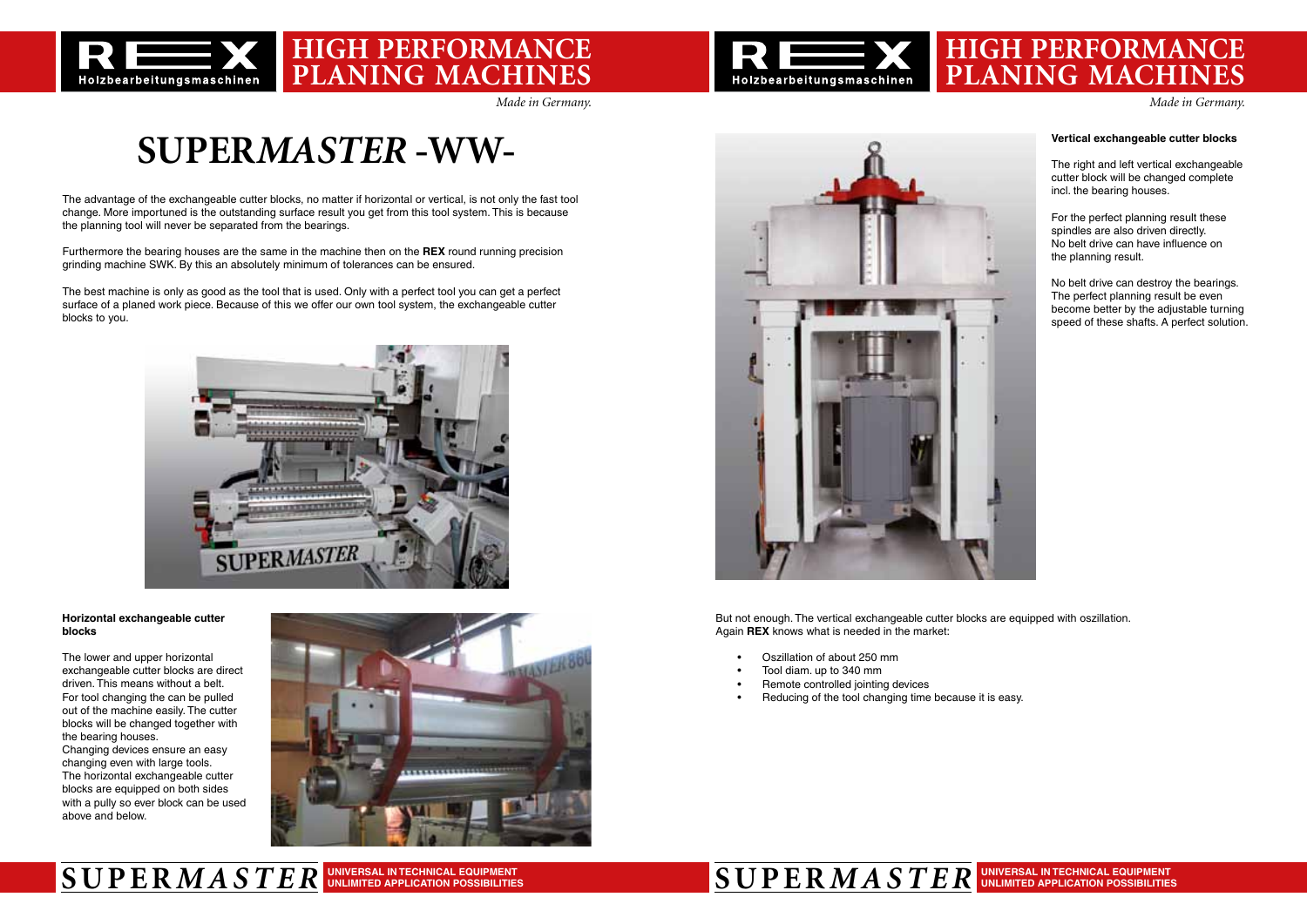### **High performance PLANING MACHIN**







### **High performance PLANING MACHIN**





#### **SUPER***MASTER* **SUPER***MASTER* **Universal in technical equipment Unlimited application possibilities**

**Universal in technical equipment Unlimited application possibilities**

#### **Heavy feeding system**

Each feeding unit has large feed rollers and a separate frequencycontrolled drive. All horizontal feed rollers are driven by shock-absorbing Cardan shafts.

The horizontal feed rollers basically go over the entire working width so the work pieces are always perfectly guided.

All machines of the **SUPER***MASTER* series are suitable due to this strong feed system for both wet and dry wood.



#### **Heavy vertical infeed unit**

Heavy feeding unit with two large vertical feed rollers for bringing the work pieces into the planer. Width adjustment synchronously with the vertical working shafts of the machine.

# **REX machine control**

**REX** has the perfect command center for your needs. The controls are completely configured and programmed by **REX** after the customers needs.Thus, the customer has with his **REX** partner immediately the expert to contact competent and expert in the control area.





Energy is precious and expensive. **For this reason, energy efficiency is standard on REX.**  The careful and responsible management of resources was consistently implemented in the **SUPER***MASTER* series for example through the use of the Siemens Efficient Technology.